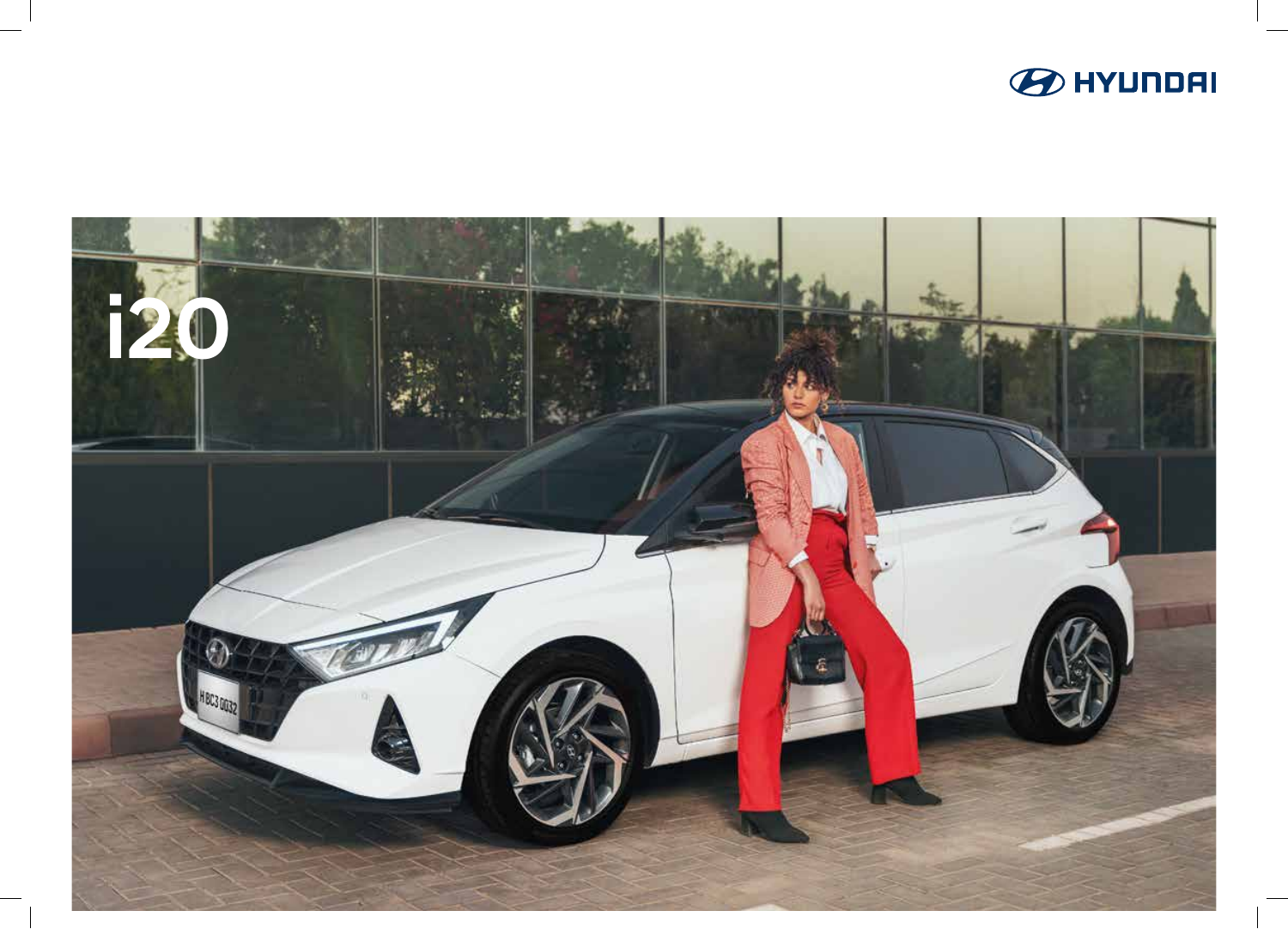# Take the spotlight in style.

Hyundai's style leadership is on full display in the sporty and fun-loving all-new i20. Wider, longer and equipped with LED lighting, a two-tone exterior color scheme and a bold, parametric-style grille. The all-new i20 radiates Sensuous Sportiness Hyundai's new design language in absolutely every detail.



Front and centre: sporty style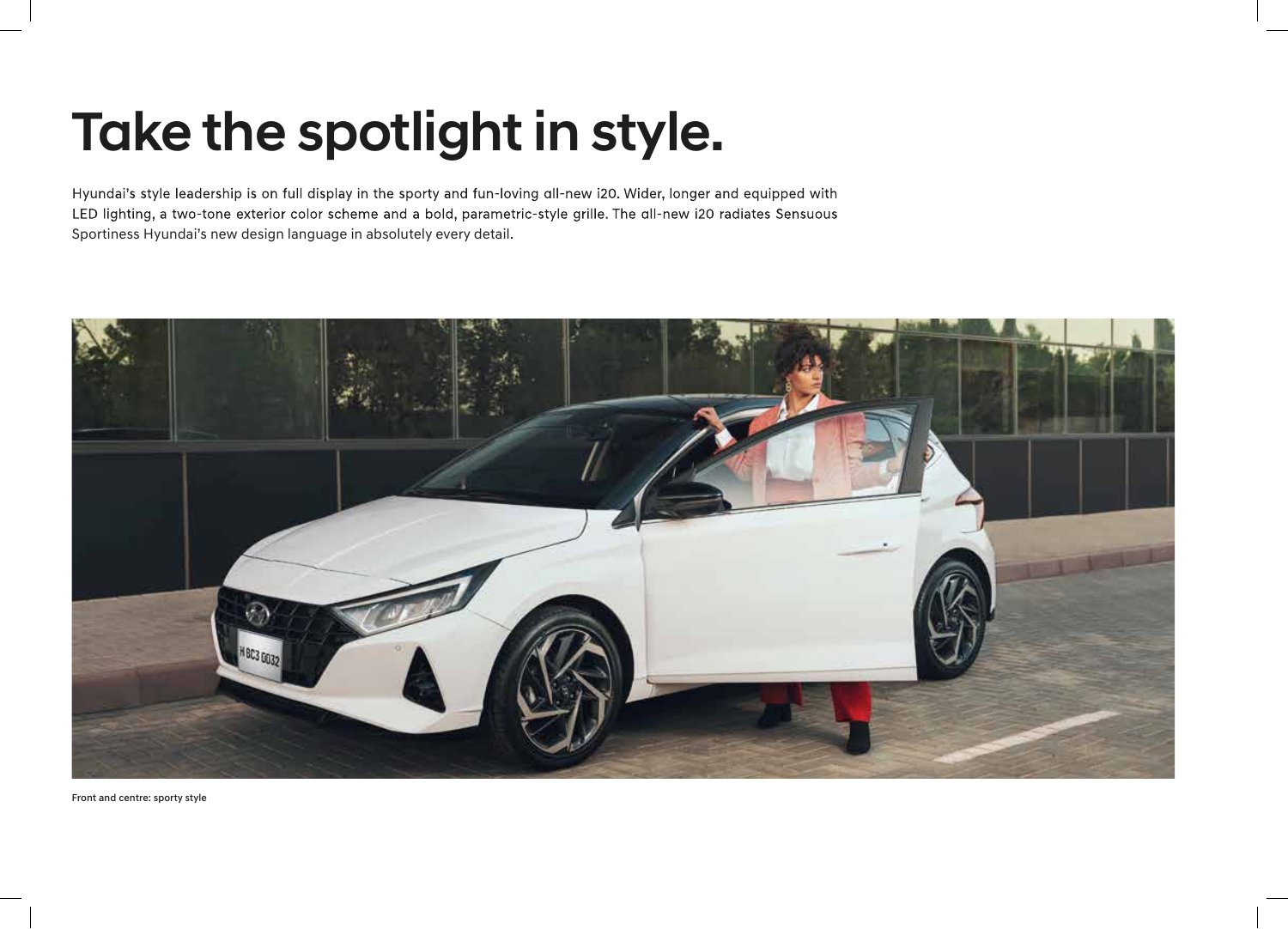







Rear truly unique look Z-shaped LED combination lamp and the state of two-tone alloy wheels and the state of the Rear chrome garnish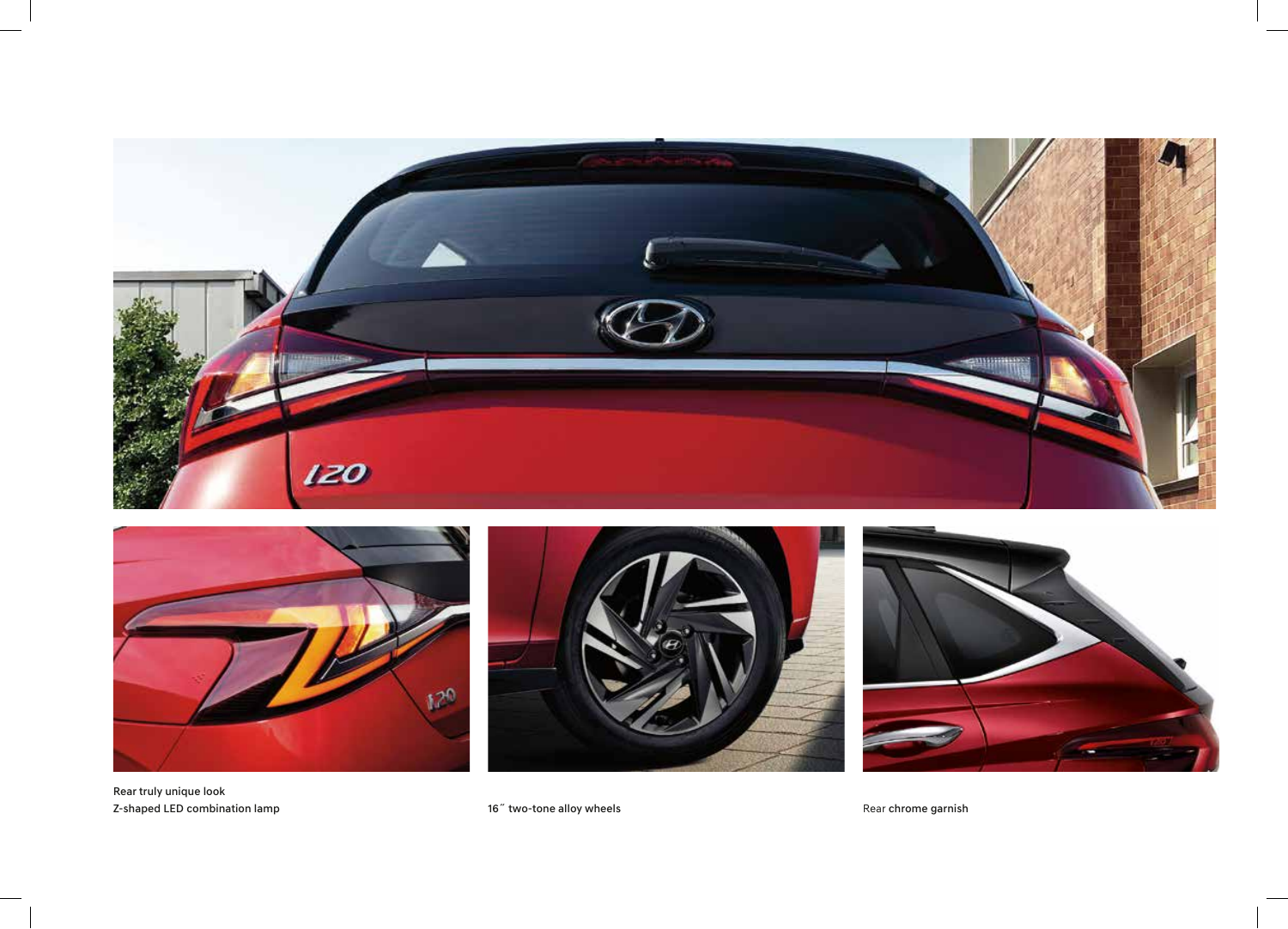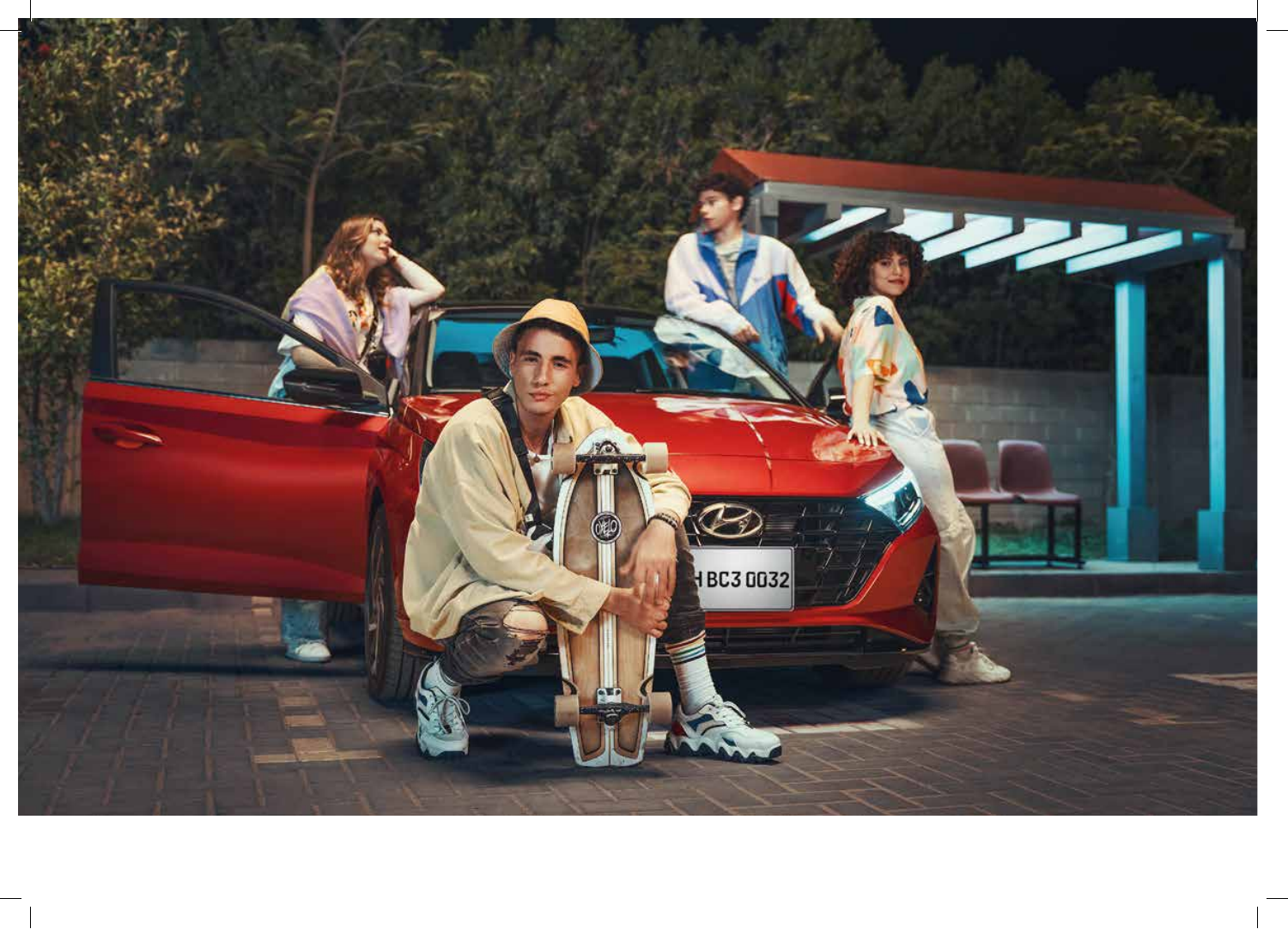# Premium and practical.

The interior of the all-new i20 features highly distinctive design touches and loads of extra space the rear seats are roomiest-in-class. The center of attention is the Supervision cluster which measures an -8in Display Audio offers state-of-the-art connectivity features and operates with the ease of a tablet pc.



8˝Display audio V2.0

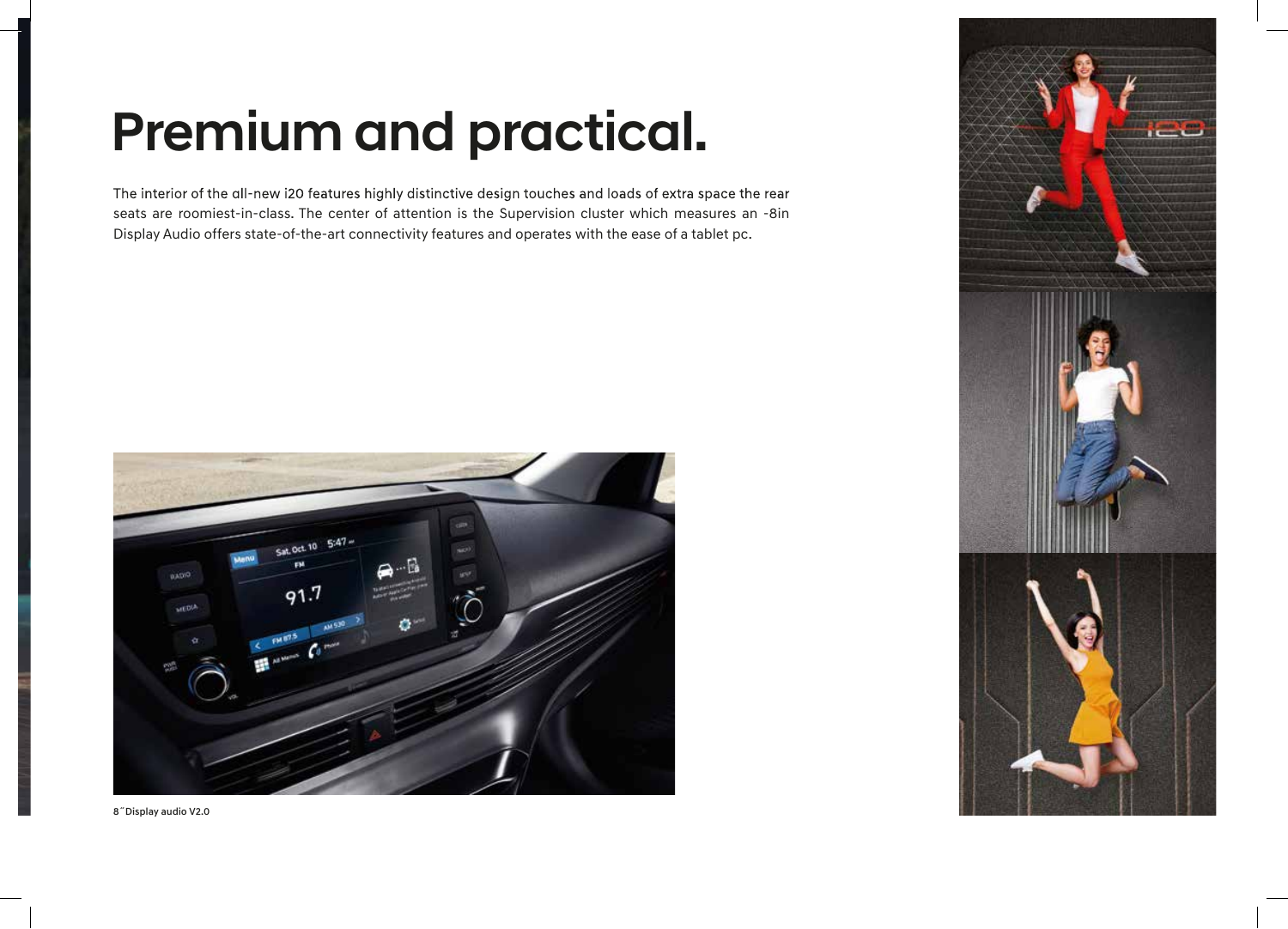

#### Electronic Stability Control

ESC can detect skidding and using computerized technology, it will automatically apply the brakes to individual wheels to counter the loss of directional control, help maintain vehicle stability and reduce the risk of a collision.

## Safe and secure.

The all-new i20 comes equipped with multiple layers of protection starting with the expanded application of advanced high-strength steel that serves as the first shield. Advanced de-powered-type air bags up to six can be had provide a second line of protection. Other optional safety features like Static Bending Lights, Electronic Stability Control and Hillstart Assist Control help make you a better, safer and more confident driver.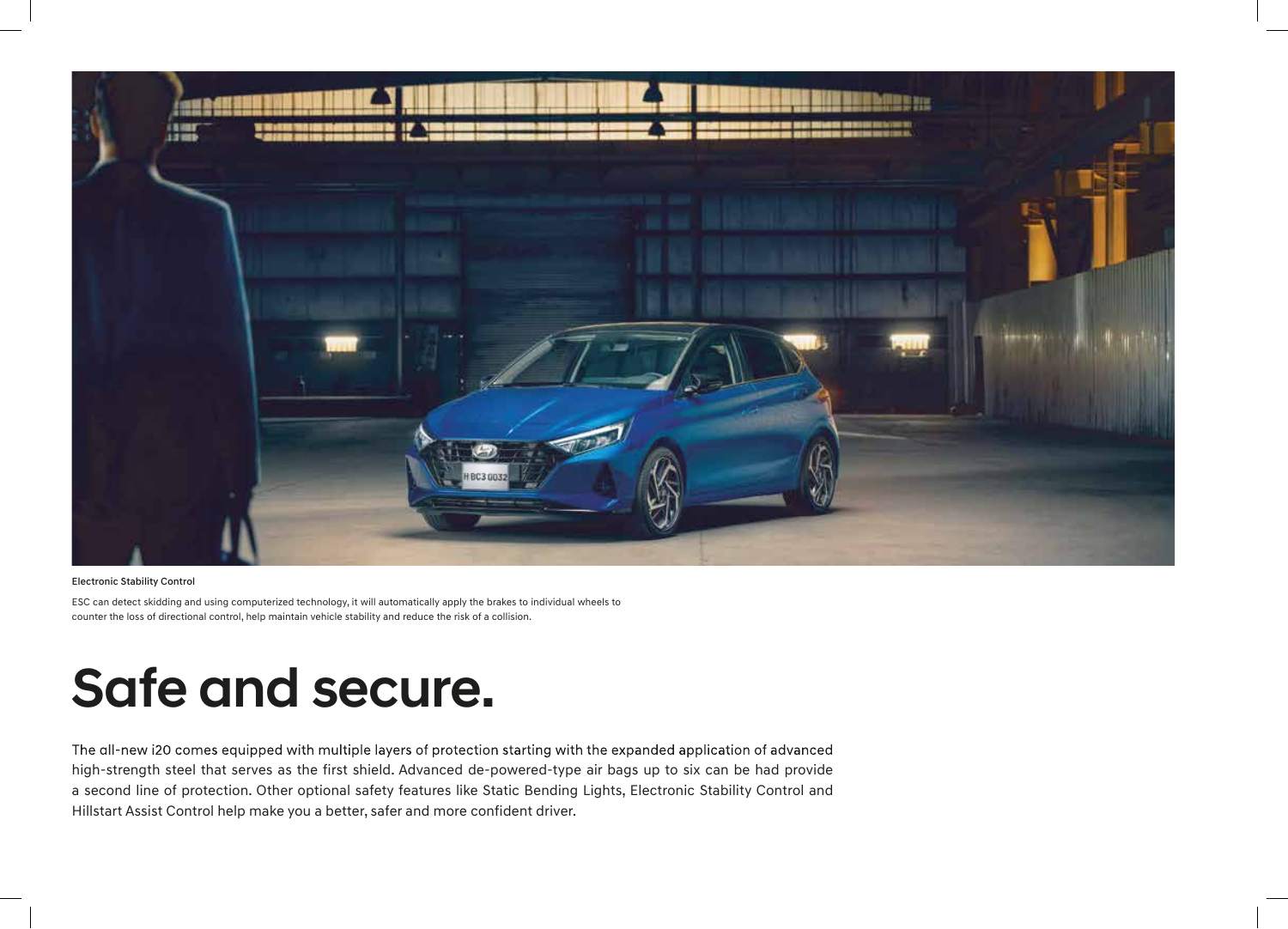

### Static Bending Light

When driving through a curve or around a corner, SBLs light up the dark spots that aren't covered by headlights.



### Rear view camera with guidelines

Parking is a lot easier with this option: Colored lines on the rear view display help you align the vehicle with the target parking spot.



Rear Parking Sensors

The camera lets you see everything when backing up and if you're too close, the distance sensors will trigger an alarm.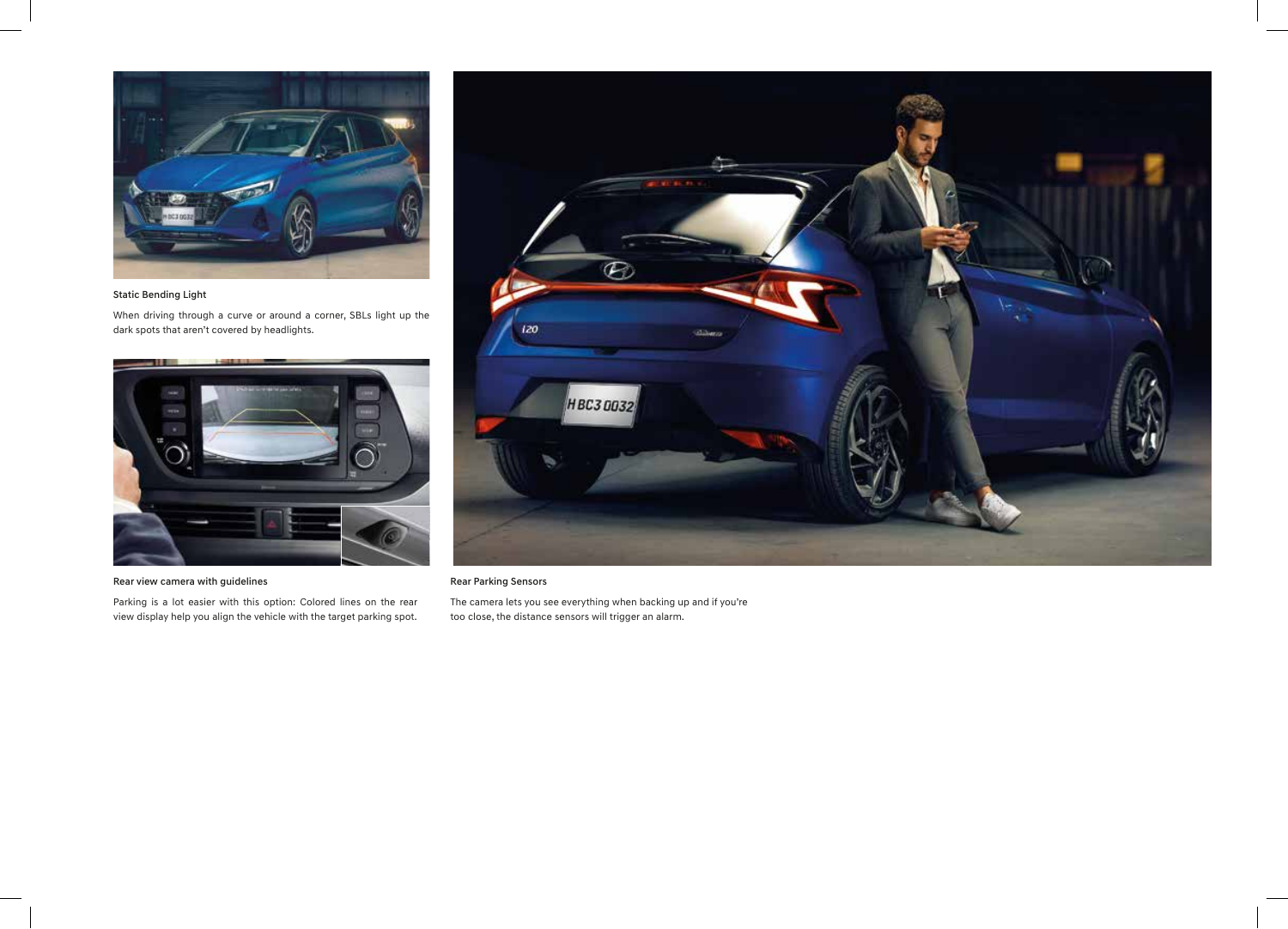**Colors** 



Aqua Turquoise



Sleek Silver Atlas White







Intense Blue **Brass** Brass Communication Communication Dragon Red Brass Brass Brass



### Features



16˝ two-tone alloy wheels



17˝ two-tone alloy wheels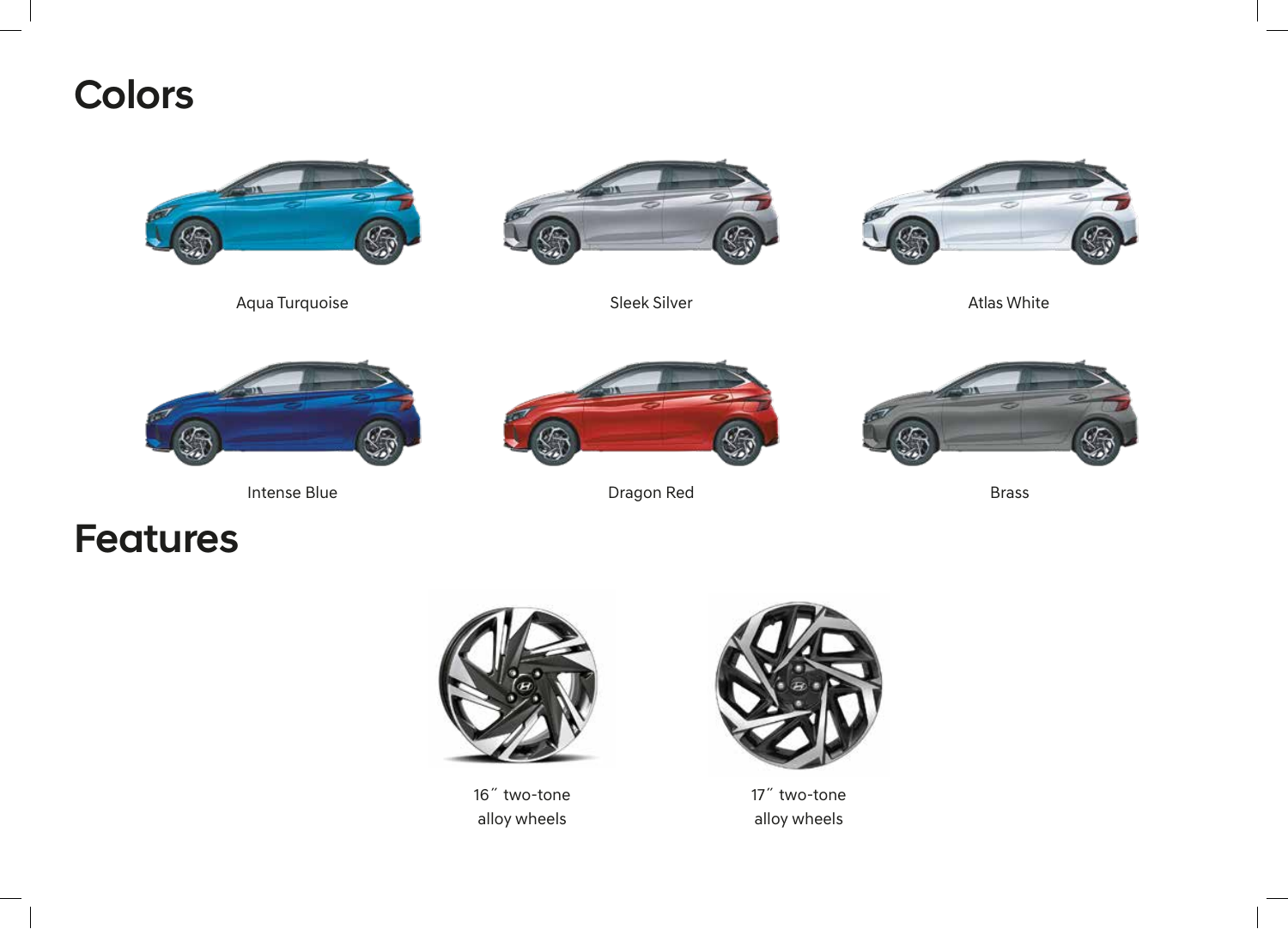

Wireless smartphone charging system



Rear USB charging port





Ambient mood lamp example and the example of the Electric folding mirrors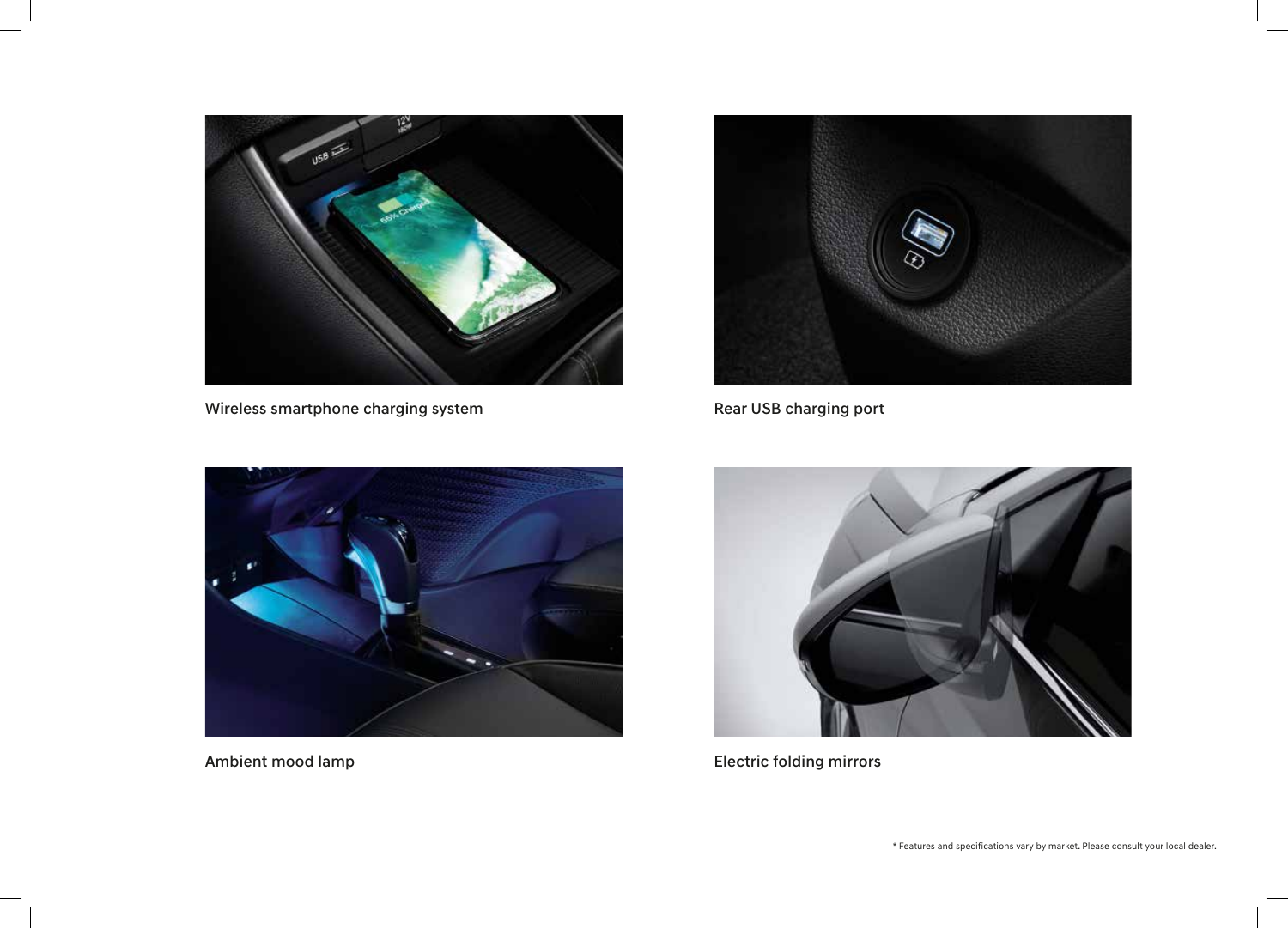

Overall length





Overall width 1,775

**Dimensions** الأبعاد .<br>الطول الكلب (صه) Length (mm) 4,040 Width (mm) 1,775 العرض الكلن (مه) Height (Roof Rack) (mm) 1,450 الارتغاغ الكلى (مە) Wheelbase (mm) 2,580 قاعدة العجلات (صه) Ground Clearance (mm) 140 ارتغاغ المركبة عن الارض (مم) Cargo Volume (L) - VDA 351 السعة التخزينية لصندوق الامتعة (لتر) **Suspension** نظام التعليق Front Suspension Type McPherson انظام التعليق الامامى Rear Suspension Type Semi Rigid Axle, Torsion Bar نظام التعليق الخلفى **Powertrain** القدرة والأداء Engine Capacity (L) 1.4 السعة اللترية (لتر) (HP/ RPM) Power (HP/ RPM) 100 /6,000 Torque (NM/ RPM) 134 /4,000 اقصی عزم (NM/ RPM)<br>ناقل الحرکة Transmission 6 Speed AT **Safety Spirit Dynamic Elite Ultimate** مواصفات الأمان Engine Immobilizer S S S S مانځ ادارة المحرك ABS (Antilock Braking System) مكابح مضادة للانغلاق S S S S EBD (Electronic Brake Distribution) S S S S توزيخ قوة المكابح إلكترونيآ ESP (Electronic Stability Program) S S S S نظام الاتزان الالكترونى HAC (Hill Assist Control) S S S S برنامج التوازن عند المرتغعات MCB (Multi Collision Brake) S S S S MCB (خاصية ايقاف السيارة بعد التصاده) TPMS (Tire Pressure Monitoring System) S S S نظام مراقبة ضغط الإطارات S Electrically Heated Side Mirrors S مرايا جانبية قابلة للتدفئة كهربائيا S S S Rear Parking Sensors S S جهاز تحذير المسافة الخلغية S S Rear View Camera (Dynamic Parking Guidance) S كاميرا للرؤية الخلغية - S S Driver Airbag S S S S وسادة هوائية للسائق Passenger Airbag S S S S وسادة هوائية للراكب الامامى Side Airbags & Curtain Airbags S وسائد هوائية جانبية و ستائرية - - - ECM (Electrochromic Rear-view Mirror) - S مرآه داخلية ذاتية التعتيم - - َ Front Parking Sensors جهاز تحذير المسافة الأمامية - S - -

(-) Not Available (S) Standard (S) (-)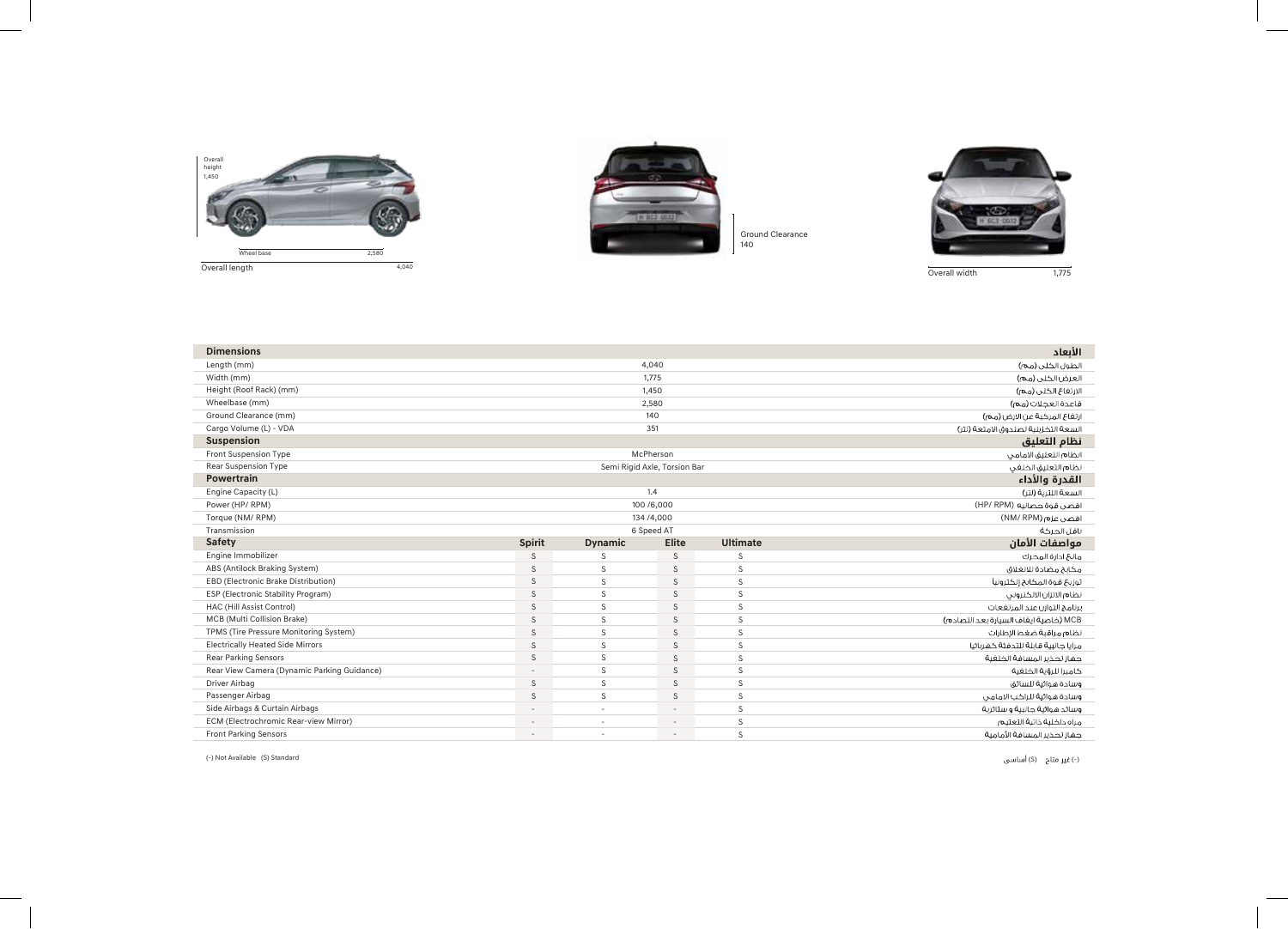| Interior                                        | <b>Spirit</b>            | <b>Dynamic</b> | <b>Elite</b>                | <b>Ultimate</b>          | التحهيزات الداخلية                           |
|-------------------------------------------------|--------------------------|----------------|-----------------------------|--------------------------|----------------------------------------------|
| 3.5" TFT-LCD Cluster Screen                     | $\mathsf S$              | S              | S                           | S                        | عدادات مزودة بشاشة 3.5″ LCD                  |
| Metal Painted Inside Doors Handles              | S                        | S              | S                           | S                        | مقابض أبواب مطلية بالمعدن                    |
| <b>Cloth Seats With Patterns</b>                | S                        | S              | S                           | S                        | مقاعد قماش                                   |
| Passenger Seat Back Pocket                      | S                        | S              | S                           | S                        | جيب خلغى بمقعد الركاب الامامى                |
| Center Armrest with Storage Box (Sliding) - PVC | S                        | S              | S                           | S                        | مسند ذراع امامی م¢ صندوق تخزین (منزلق) - PVC |
| Driver Window Auto Up/ Down                     | $\sim$                   | S              | S                           | S                        | تحكم بضغطه واحدة فى زجاج السائق              |
| Tilt & Telescopic Steering Wheel                | $\overline{\phantom{a}}$ | S              | S                           | S                        | عجلة قيادة قابلة للإمالة والامتداد           |
| Manual A/C                                      | S                        | $\sim$         | $\sim$                      | $\overline{\phantom{a}}$ | تكييف هواء يدوى                              |
| Auto A/C                                        | $\sim$                   | S              | S                           | S                        | تكييف هواء أتوماتيك                          |
| Windshield Auto Defogger                        | $\sim$                   | $\mathsf S$    | $\mathsf S$                 | $\mathsf S$              | مزيل ضباب أوتوماتيك للزجاج الأمامى           |
| Rear Bench Folding                              | $\mathsf S$              | S              | S                           | $\sim$                   | مقعد خلغى قابل للطى                          |
| Rear Folding Seats (60:40)                      | $\sim$                   | ×.             | $\sim$                      | S                        | امكانية طى المقاعد الخلفية 60:40             |
| Leather Steering Wheel & Shift Knob             | $\sim$                   | ×.             | $\mathcal{L}_{\mathcal{A}}$ | S                        | عجلة قيادة وناقل حركة مكسو بالجلد            |
| <b>Exterior</b>                                 |                          |                |                             |                          | التجهيزات الخارجية                           |
| 16" Alloy Wheels                                | $\mathsf S$              | S              | $\mathsf S$                 | $\sim$                   | جنوط سبور مقاس "16                           |
| 17" Alloy Wheels                                | $\sim$                   | $\sim$         | $\overline{\phantom{a}}$    | S                        | جنوط سبور مقاس "17                           |
| Temp Spare Wheel                                | $\mathsf S$              | $\mathsf S$    | S                           | S                        | اطار طوارئ كامل الحجم                        |
| Two-Tone Colored Body                           | S                        | S              | S                           | S                        | جسم السيارة بلونين                           |
| <b>Tinted Glass</b>                             | $\mathsf S$              | S              | S                           | S                        | زجاج مظلل                                    |
| <b>Privacy Glass</b>                            | S                        | S              | S                           | $\mathsf{S}$             | زجاج خلغى داكن اللون                         |
| Rear Heated Windshield                          | $\mathsf S$              | S              | S                           | S                        | سخنات زجاج خلغي                              |
| <b>Electrically Folding Side Mirrors</b>        | $\sim$                   | S              | S                           | S                        | مرايات كهربائية الطى                         |
| <b>Glossy Black Painted Grill</b>               | $\omega$                 | $\sim$         | S                           | $\mathsf S$              | شبكة أمامية بطلاء اسود                       |
| <b>Chrome Coated Beltline</b>                   | ÷.                       | L.             | S                           | S                        | حلية كروم خارجية                             |
| <b>Lighting Package</b>                         |                          |                |                             |                          | تجهيزات الإضاءة                              |
| DRL (Daytime Running Lights - LED)              | S                        | S              | S                           | $\mathsf S$              | اضاءة أمامية نهارية LED                      |
| Positioning LED Lamps                           | S                        | S              | S                           | S                        | اضاءة ارشادية LED                            |
| Outside Mirrors (LED) Repeater                  | S                        | S              | S                           | $\mathsf S$              | إشارات جانبية بالمرايات LED                  |
| Cabin Ambient Mood Lightning                    | $\overline{\phantom{a}}$ | S              | $\mathsf S$                 | $\mathsf S$              | اضاءة داخلية خافتة                           |
| Halogen Headlamps (2MFR)                        | S                        | S              | ÷,                          | $\overline{\phantom{a}}$ | مصابيح أمامية للإضاءة الهالوجين              |
| LED Headlamps (4MFR) + Static Bending           | $\overline{\phantom{a}}$ | à.             | S                           | S                        | مصابيح أمامية باضاءة LED                     |
| Rear (LED) Taillights                           | $\overline{\phantom{a}}$ | à.             | $\mathsf S$                 | $\mathsf S$              | فوانيس LED خلغية                             |
| Front Projection Fog Lamps                      | $\sim$                   | ÷,             | S                           | $\mathsf S$              | مصابيح ضباب أمامية مسلطة                     |
| Convenience                                     |                          |                |                             |                          | وسائل الراحة                                 |
| Cruise Control                                  | $\mathsf S$              | S              | $\mathsf S$                 | $\mathsf S$              | مثبت سرعة                                    |
| Auto Light Sensor                               | $\mathsf S$              | S              | $\mathsf S$                 | $\mathsf S$              | حساس اضاءة أتوماتيك                          |
| Rear USB Charging Port                          | S                        | S              | S                           | $\mathsf S$              | شاحن خلغى USB                                |
| Smart Key                                       | $\sim$                   | S              | S                           | S                        | مغتاح ذكى                                    |
| Wireless Charger                                | $\overline{\phantom{a}}$ | S              | S                           | S                        | شاحن لاسلكى                                  |
| Auto Rain Sensor                                | $\sim$                   | S              | S                           | $\mathsf S$              | حساس مطر أتوماتيك                            |
| <b>Entertainment</b>                            |                          |                |                             |                          | أنظمة الترفيه                                |
| Standard Audio TFT-LCD 3.8" FM/ AM              | $\mathsf S$              | $\sim$         | $\overline{a}$              | $\sim$                   | شاشة "FM/AM 3.8                              |
| 8" Touch Screen (Smart)                         | $\overline{\phantom{a}}$ | S              | $\mathsf S$                 | S                        | شاشة "8 تعمل باللمس                          |
| Apple CarPlay / Android Auto                    | $\overline{\phantom{a}}$ | S              | $\mathsf S$                 | $\mathsf S$              | دعم لأجهزة الايغون والاندرويد                |
| Voice Recognition                               | $\sim$                   | S              | S                           | $\mathsf S$              | نظام التعرف على الصوت                        |
| <b>USB Connection Port</b>                      | $\mathsf S$              | S              | S                           | $\mathsf S$              | مدخل USB                                     |
| Multi-Function Steering Wheel                   | $\mathsf S$              | S              | S                           | S                        | عجلة قيادة متعددة المهام                     |
| Bluetooth <sup>®</sup>                          | S                        | S              | S                           | $\mathsf{S}$             | نظام Bluetooth® للهاتف                       |
| Speakers                                        | $\overline{4}$           | 6              | 6                           | 6                        | سماعات                                       |

(-) Not Available (-S) Standard<br>The company reserves the right to make any modification to the available specifications and colors anytime without prior notification.<br>Warranty 5 years or 100,000 km, whichever comes first -

(-) غير متاح (S) أساسي مع إجراء أية تعديلات من وقت لأخر علي المواصفات والألوان المتوفرة.<br>حتفظ الشركة بالحق في إجراء أية تعديلات من وقت لأخر علي المواصفات والألوان الذكية، يرجى الرجوع إلى دليل المالك.<br>عمان ٥ سنين أو ------